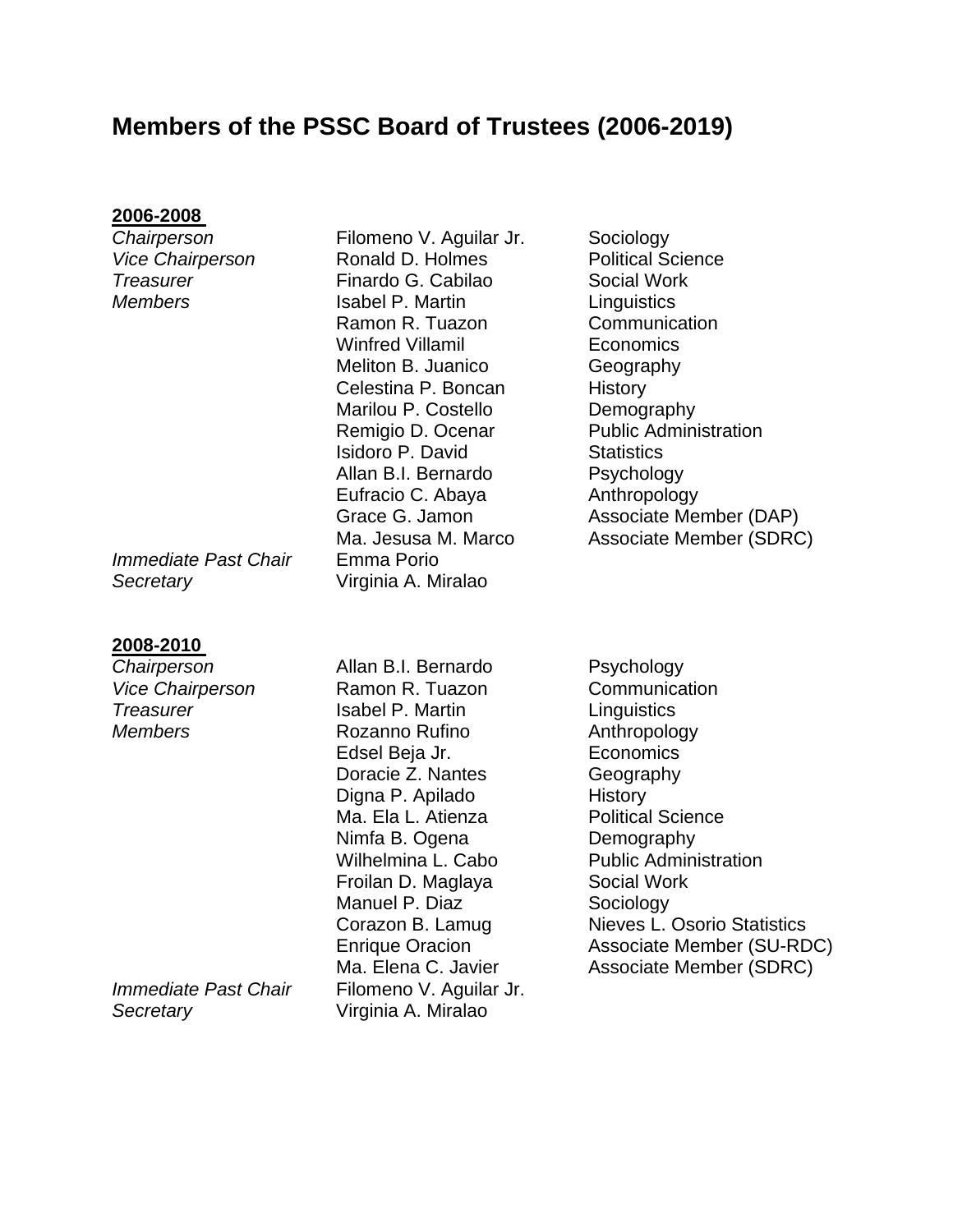# **2010-2012**

# **2012-2014**

*Immediate Past Chair* Allan B.I. Bernardo *Secretary* Isabel P. Martin/

**Chairperson Allan B.I. Bernardo** Psychology **Vice Chairperson Nieves L. Osorio Statistics Treasurer** Manuel P. Diaz Sociology *Members* Maria Midea Kabamalan Demography Danilo Dayag **Linguistics** Augusto Tordillos **Social Work** Ramon R. Tuazon Communications Edsel Beja Jr. Economics Yany Lopez Geography Evelyn A. Miranda History Ronald D. Holmes Political Science Wilhelmina Cabo **Public Administration** Rozanno Rufino **Anthropology** *Immediate Past Chair Filomeno V. Aguilar Jr. Secretary* Grace Gorospe-Jamon/ Isabel P. Martin

Enrique Oracion Associate Member (SU-RDC) Gerardo Sandoval Associate Member (SWS)

*Chairperson* Isabel Pefianco Martin Linguistics Vice Chairperson **Teresa E. Tadem** Political Science **Treasurer 1988** Maria Caridad Tarroja Psychology *Members* **Clement C. Camposano/** Maria F. Mangahas **Anthropology** Lourdes M. Portus Communication Maria Midea Kabamalan Demography Aniceto C. Orbeta Jr. Economics Emmanuel B. Garcia **Geography** Gil G. Gotiangco Jr. II History Alex B. Brillantes Jr. Public Administration Eva Ponce de Leon Social Work Manuel P. Diaz Sociology **Erniel B. Barrios** Statistics Isaias S. Sealza **Associate Member (RIMCU)** Czarina Saloma-Akpedonu Associate Member (IPC) Ronald D. Holmes/ Amaryllis T. Torres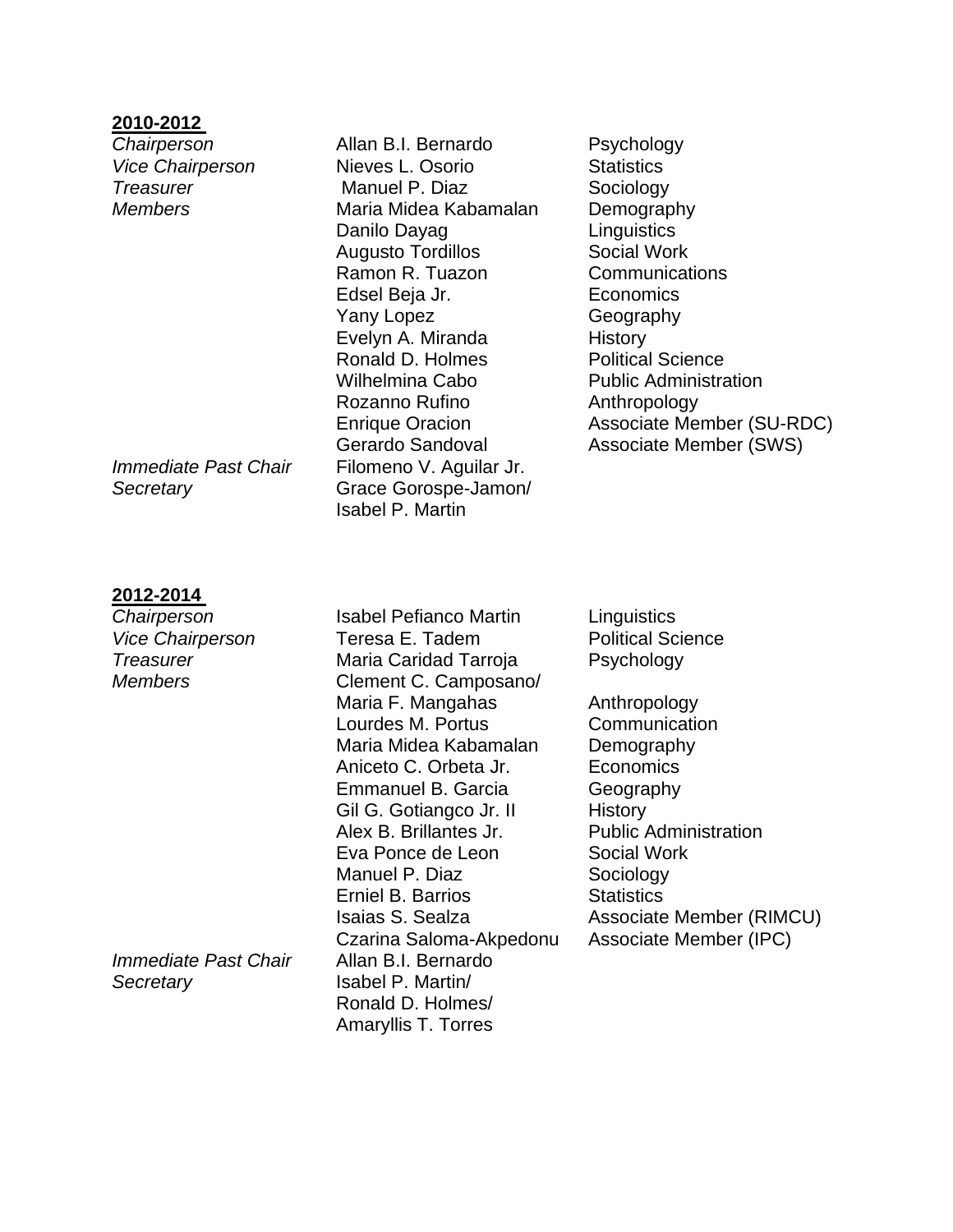# **2014-2016**

*Immediate Past Chair* Isabel P. Martin *Secretary* Isabel P. Martin/

# **2016-2018**

*Immediate Past Chair* Maria Caridad Tarroja Secretary **Amaryllis Torres** 

*Chairperson* Maria Caridad Tarroja Psychology Vice Chairperson **Lourdes M. Portus** Communication **Treasurer Community Community Alvin P. Ang Community Community Economics** *Members* **Maria F. Mangahas** Anthropology Grace T. Cruz Demography Emmanuel B. Garcia **Geography** Evelyn A. Miranda History Marilu R. Madrunio Linguistics Herman Joseph S. Kraft Political Science Danilo R. Reyes Public Administration Eva Ponce de Leon Social Work Filomin C. Gutierrez **Sociology** Nieves L. Osorio **Statistics** Marita Concepcion Guevara Associate Member (IPC) Josefina Natividad Associate Member (UPPI) Ronald D. Holmes/ Amaryllis T. Torres

**Chairperson Lourdes M. Portus** Communication *Vice Chairperson* Filomin C. Gutierrez Sociology **Treasurer Stella Luz A. Quimbo** Economics *Members* Maria F. Mangahas/ Anthropology Cynthia Neri Zayas Francisco Magno/ Political Science Julio Teehankee Maria Joy Arguillas/ Demography Maria Paz Marquez Danilo Reyes/ **Example 20 Fublic Administration** Lizan P. Calinan Emmanuel B. Garcia **Geography** Eva Ponce De Leon Social Work Rochelle Lucas Linguistics Marco Stefan Lagman History Claire Dennis S. Mapa Statistics Arsenio Alianan Jr. Psychology Margaret U. Alvarez

Gerardo Sandoval **Associate Members (SWS)** Ana Maria Tabunda **Associate Members (PARI)**